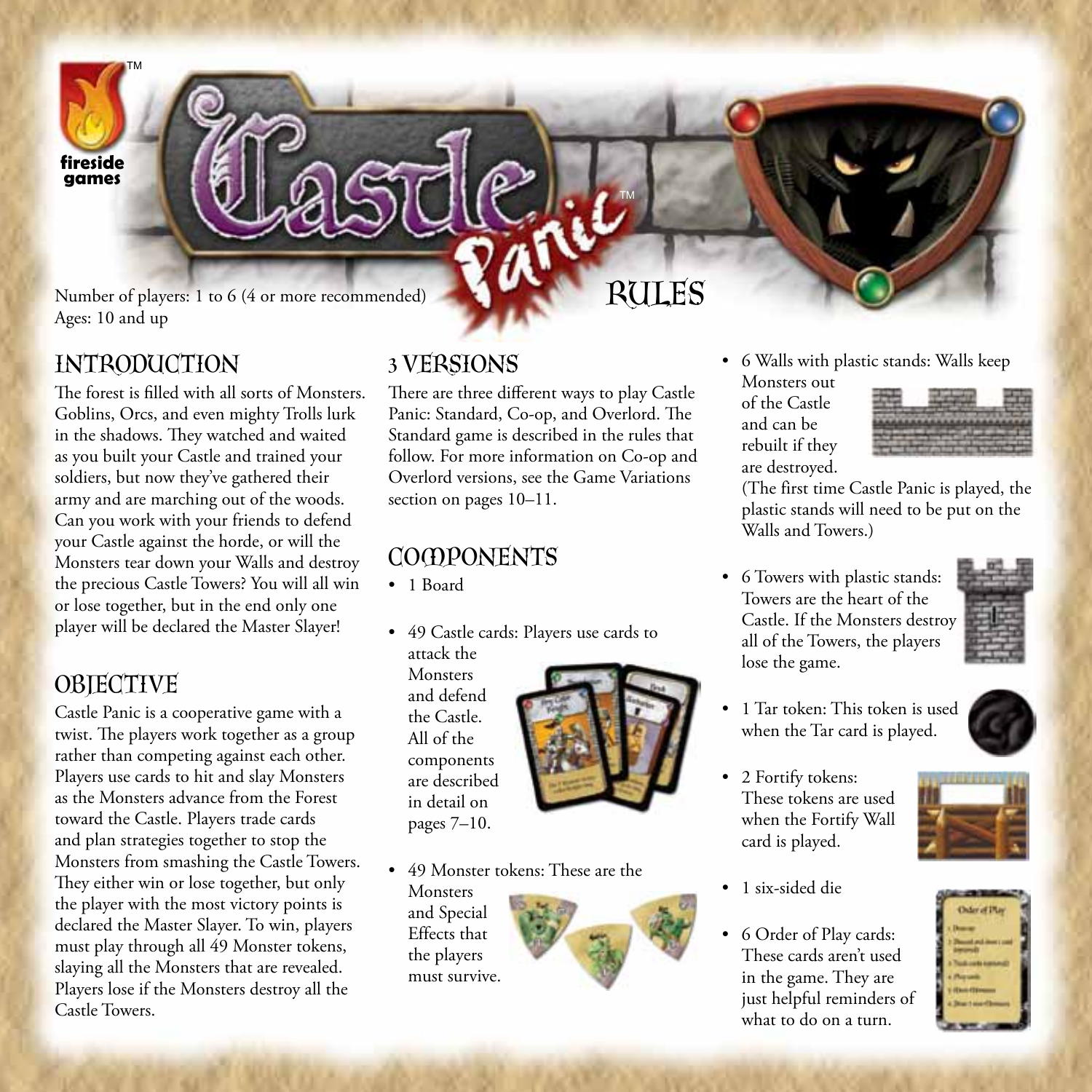## The Board

The board has a series of rings with the Castle at the center. The rings are labeled and split into red, green, and blue arcs that are numbered 1 through 6.

- The outermost ring is the Forest. This ring has the arc numbers on it. The numbers are where the Monsters will start on the board.
- The next ring is the Archer ring. The Knight ring is further inward. And the Swordsman ring is closest to the Castle.
- The center of the board is the Castle ring. This is where the Towers of the Castle are placed.
- The line between the Swordsman ring and the Castle ring is where the Walls of the Castle are placed and built.
- The order of play and summaries of some of the more challenging Monster tokens are printed at the corners of the board for easy reference during play.

# Game Setup

No matter which version of Castle Panic is played, the game is always set up the same way.

- 1. Put one Tower in each of the lightcolored spaces in the Castle ring. Any Tower can go in any space.
- 2. Put 1 Wall on each of the lines between the Castle ring and the Swordsman ring.
- 3. Draw 3 Goblin, 2 Orc, and 1 Troll from the Monster tokens. Place one Monster in each arc of the ring labeled Archer. (**NOTE:** *During the rest of the game, Monsters will start in the Forest ring. Monsters are placed in the Archer ring during setup only, which allows the first player to hit or slay Monsters.*)

Players choose which Monster goes into which arc, but there should only be 1 Monster in each arc. Place each Monster so that the corner with the highest number is pointing toward the Castle, as shown here.

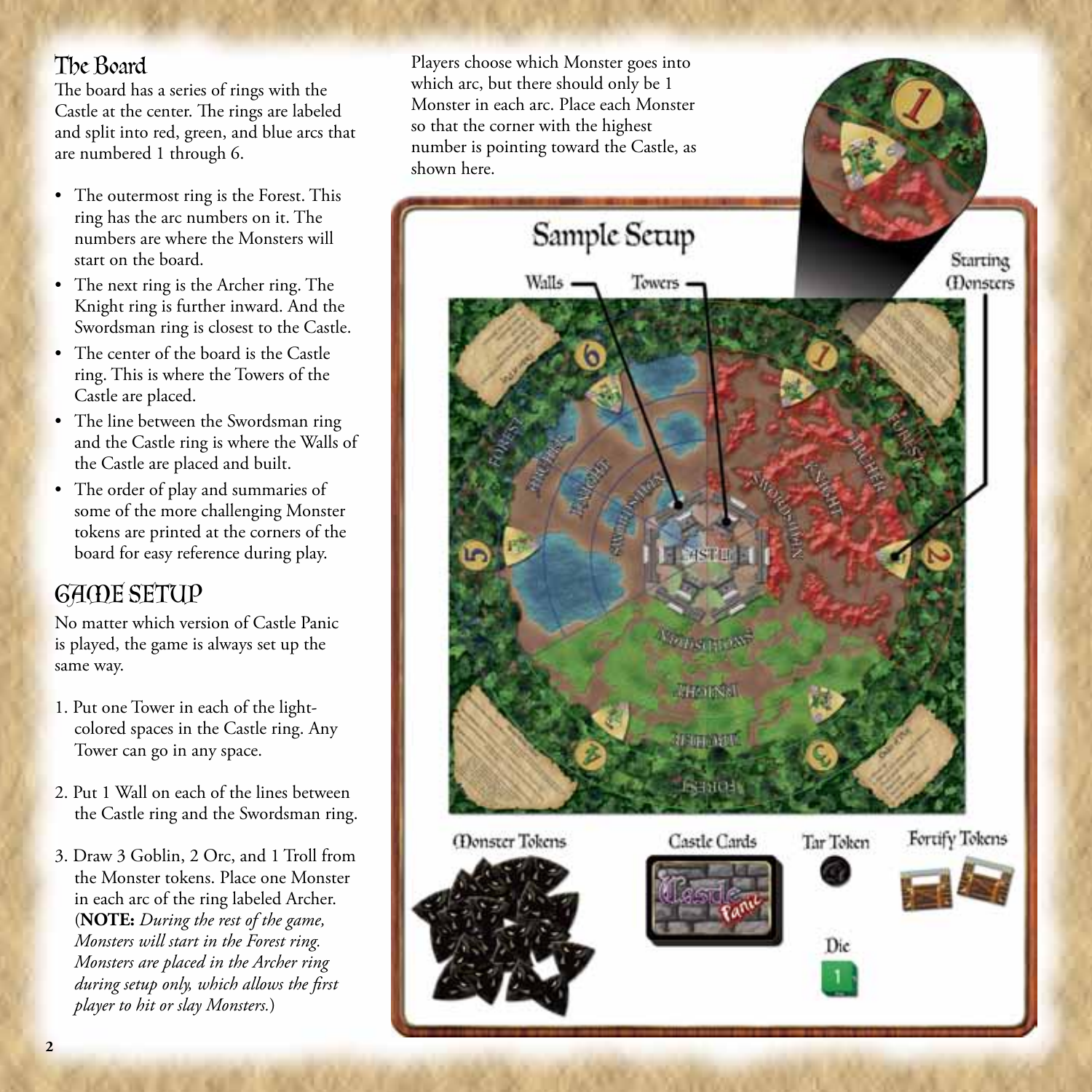- 4. Separate the 6 Order of Play cards from the Castle cards and give 1 to each player. Keep this card in view to remember the steps of each turn. Set any remaining Order of Play cards aside; they will not be used in the game.
- 5. Shuffle the Castle cards and deal a hand face-up to each player. Since Castle Panic is cooperative, there is no need to keep cards secret. The number of cards in the hand depends on the number of players. Use the chart below to determine how many cards to deal to each player.

| <b>Hand Size</b>  |                              |  |  |
|-------------------|------------------------------|--|--|
| Number of Players | Number of Cards in<br>a Hand |  |  |
|                   |                              |  |  |
| $3$ to 5          |                              |  |  |
|                   |                              |  |  |

Place the remainder of the Castle deck face down. This will be the draw pile. Leave room for a face-up discard pile next to the draw pile.



- 6. Turn the remaining Monster tokens face down and mix them up. Set them aside—this will be the Monster pile. Leave room nearby for a Monster discard pile.
- 7. Place the Tar and Fortify tokens nearby for use when the Tar and Fortify cards are played.

# Order of Play

Choose a player to go first. Play continues clockwise around the board. Each player's turn consists of these 6 phases in this order:

- **1. Draw up**
- **2. Discard and draw 1 card** (optional)
- **3. Trade cards** (optional)
- **4. Play cards**
- **5. Move Monsters**
- **6. Draw 2 new Monsters**

# 1. Draw Up

Draw back up to a full hand of cards. When the deck of Castle cards runs out, reshuffle the discards to make a new deck. Because each player has a full hand to start the game, players do not draw up on their first turn.



# 2. Discard and Draw 1 Card

At the start of a turn, the player may discard 1 (and only 1) card from his or her hand and draw a new card to replace it. Players never have to discard if they don't want to.



# 3. Trade Cards

On his or her turn, a player can trade cards with other players to improve his or her hand. The number of cards players can trade depends on the number of players in the game.

- For a 2- to 5-player game, a player can trade 1 of his or her cards with 1 card from any other player. Each player may make only one trade on his or her turn.
- For a 6-player game, each player can make 2 trades on his or her turn. Each player can trade 2 cards with the same player or trade 1 card with 2 different players.

| <b>Trading Cards</b> |                                       |  |  |  |
|----------------------|---------------------------------------|--|--|--|
| Number of Players    | Number of Cards<br>a Player Can Trade |  |  |  |
| $2$ to 5             |                                       |  |  |  |
|                      |                                       |  |  |  |

- Both players choose which cards they want to trade, and players never have to trade if they don't want to.
- • Players *can't* trade with a player that doesn't have any cards and *can't* simply give a card to another player. It has to be a trade.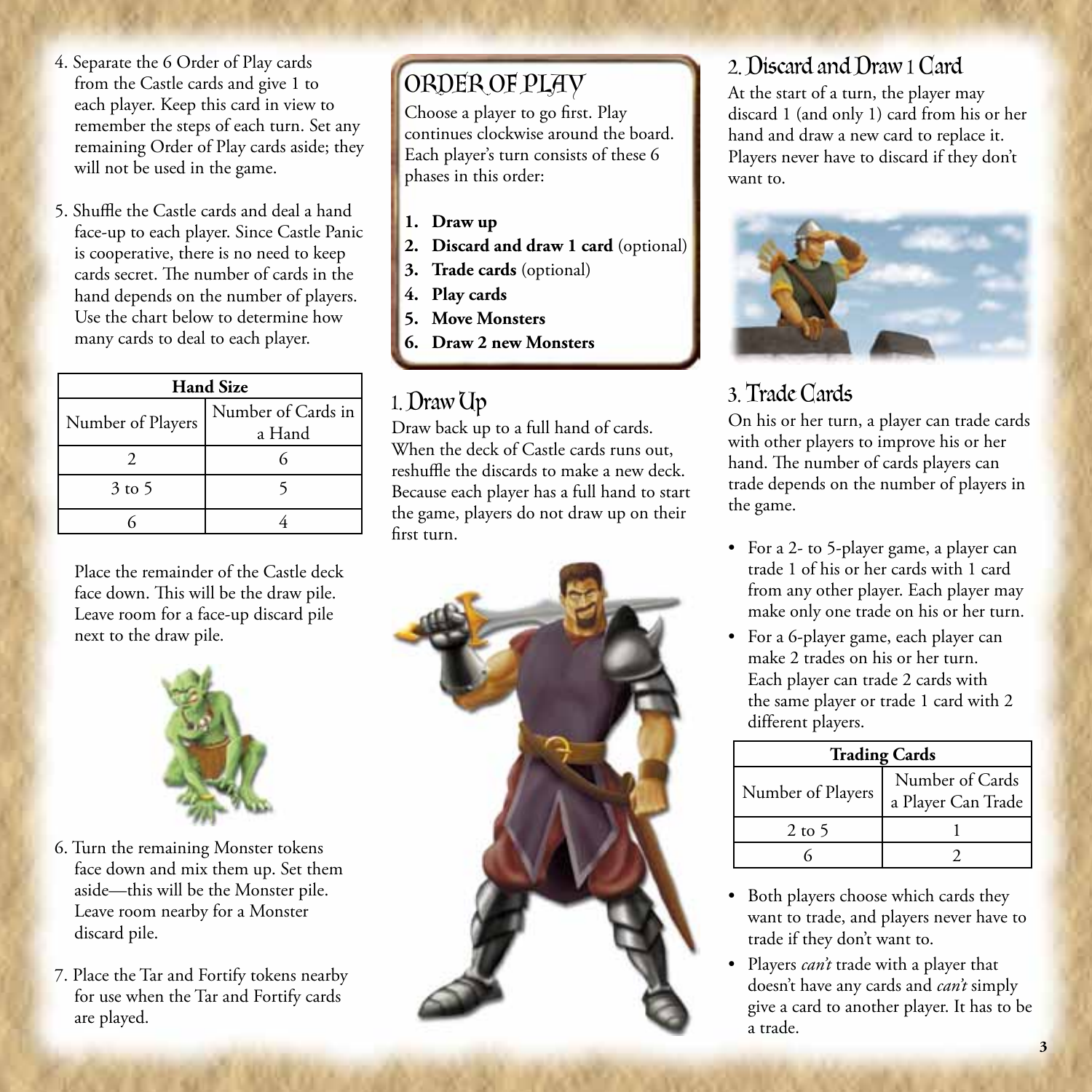## 4. Play Cards

In this phase, the player can play as many of the cards in his or her hand as he or she is able. Cards can be used to attack Monsters, slay Monsters, slow them down, build Walls that were destroyed, or even draw more cards! For more details see the *Play Details* section on pages 7–10.

### Attacking Monsters

- • To attack a Monster a player must be able to "hit" it. In order to hit a Monster, the player must play a card that matches both the color and the ring location that a Monster is in, as shown below.
- • Several cards can be used to hit multiple Monsters or the same Monster.
- Monsters can NEVER be hit in the Forest ring.
- Only a few cards can hit monsters once they are in the Castle ring. Those cards have a  $\blacksquare$  symbol on them to indicate this.
- • Each time a Monster is hit it takes 1 point of damage unless otherwise specified.
- • Rotate a hit Monster clockwise so that the next lowest number is now pointing toward the Castle. Each type of Monster begins with a different number of damage points. Goblins have 1 point, Orcs have 2, and Trolls have 3 points.

### Slaying Monsters

When a Monster loses their last point, they have been "Slayed." The player that hit the Monster for the last point of damage keeps that Monster token as a trophy. (See *Ending the Game* on page 5 for details on victory points.) Monsters that are slayed by anything other than hits from players, such as attacking Walls or Giant Boulders, are not kept by any player. Instead those Monsters are put into the Monster discard pile.

### Slowing **(Donsters**

Some cards do not damage Monsters, but instead slow them down or even move them back into the Forest. For more information see the *Play Details* section.

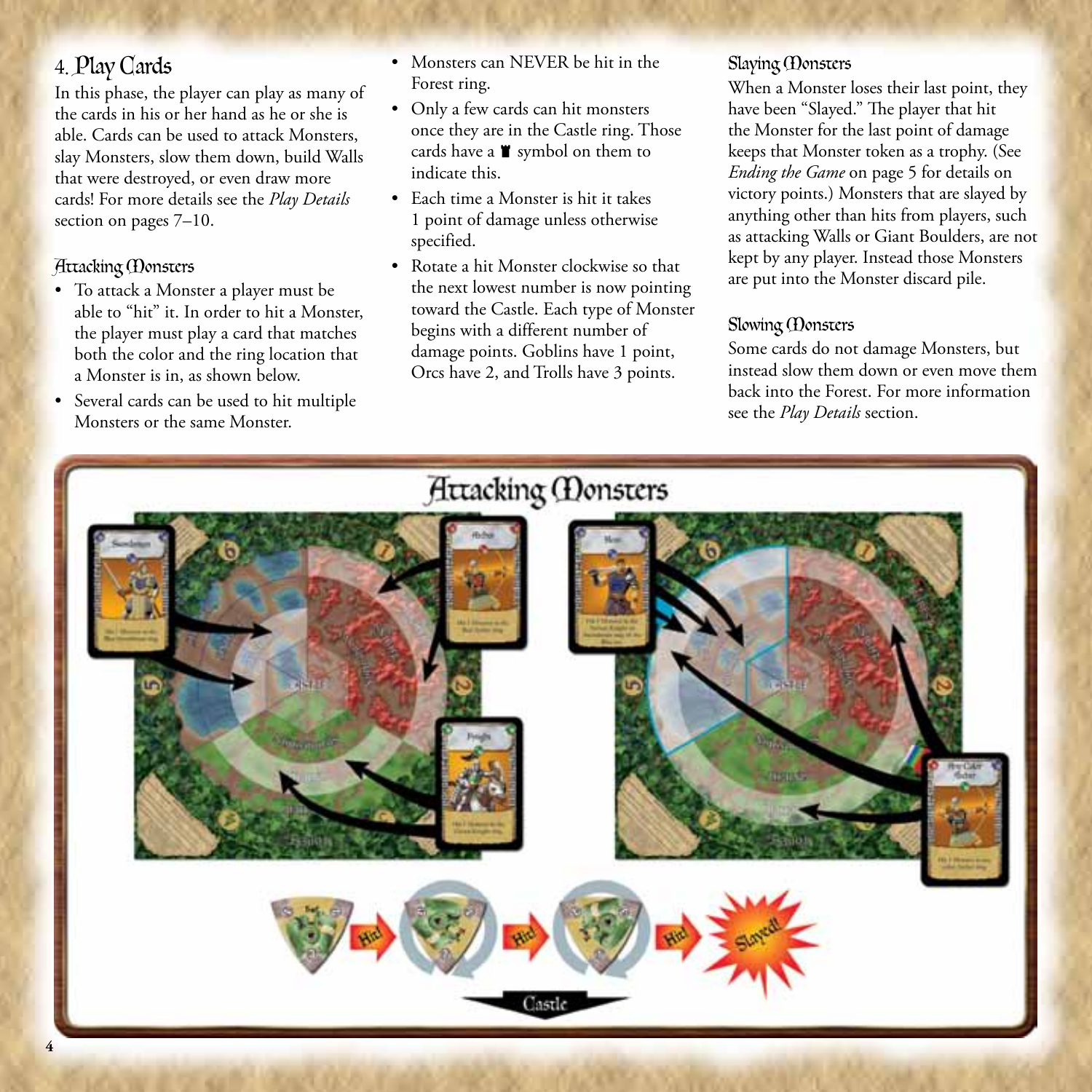### Building Walls

During the Play Cards phase of a turn, the player can also build Walls to replace any that have been destroyed by Monsters. To build a Wall, play both a Brick card and a Mortar card. A second Wall cannot be added to a Wall that already exists.



# 5. Move Monsters

All remaining Monsters on the board move 1 space.

• Monsters outside the Castle move 1 ring closer to the Castle.



Monsters that are in the Castle ring move 1 space clockwise, staying in the Castle ring.



See the *Play Details* section for more information.

# 6. Draw 2 New Monsters

Draw 2 tokens from the Monster pile and turn them face up **one at a time**. If the token is a Goblin, Orc, or Troll, roll the die and place the Monster in the Forest ring in the space that matches the number rolled. Place the token with the highest numbered corner pointing toward the Castle. More than one Monster may occupy the same space.



The tokens drawn may also be Special Monster tokens: a **Boss Monster** or **Monster Effect**. Boss Monsters attack the Castle as usual and also have a special effect. Monster Effects are **not** placed on the board but instead affect the players or Monsters and are then discarded.

For more information on all the Monster tokens, see the *Play Details* section.

### End of Turn

After the player has resolved the two Monster tokens, the turn is over. The player to the left now begins his or her turn.



### Ending the Game

The game ends when either the last Tower is destroyed by the Monsters (in which case the players lose) or all 49 Monster tokens in the game are played and all the Monsters are slayed (in which case the players win).

If the players have won the game, each player then adds up the number of victory points they have in trophies of slain Monsters. The player with the most victory points is declared the Master Slayer!



In case of a victory point tie, the player that slayed the most Monsters wins. If there is still a tie, Fireside Games recommends players arrange for a duel of swords at dawn . . .

# Strategy

- • Work with other players to plan ahead. Trading a card with another player can be a great way to protect the Castle, even if it's another player's turn!
- • Sometimes the biggest threat to the Castle isn't always clear. Pay close attention to the whole board.
- • Some cards are more useful than others. Make sure to play them at the most advantageous time.
- The Monsters are worth different victory points. Carefully choose which Monsters to attack when.
- Remember, no one can be the Master Slayer if all the Towers are destroyed.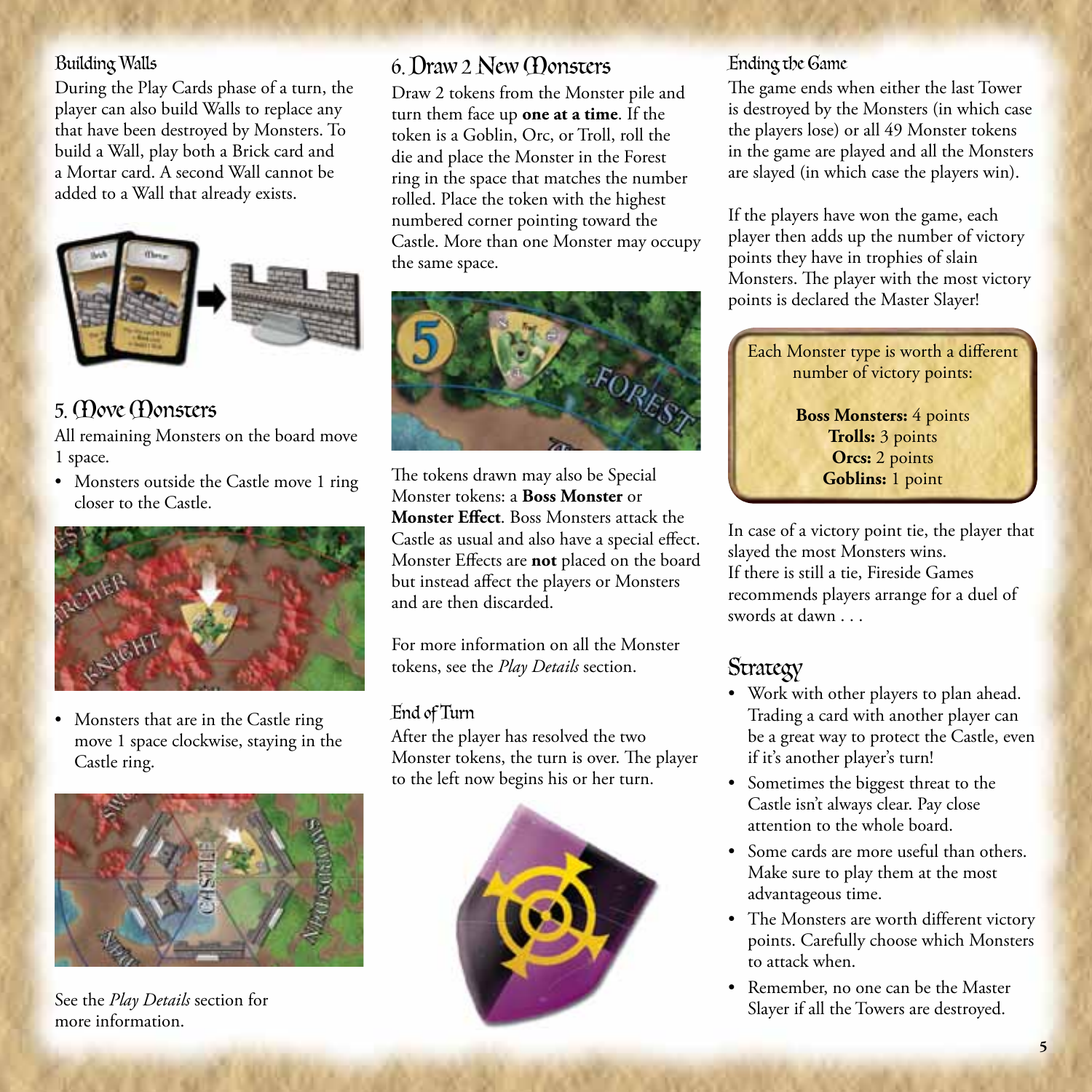### SAMPLE TURN

Joe is playing a 4-player game, so his hand size should be 5 cards. At the start of his turn, Joe has only 4 cards in his hand, Brick, Blue Knight, Blue Archer, and a Green Archer. On the board, there is an Orc in the Green Archer ring and a Troll in the Blue Knight ring. One Wall has already been destroyed by the Monsters as well.



#### *Phase 1: Draw Up*

Joe draws 1 card from the deck, a Red Swordsman card, and adds it to his hand.

### *Phase 2: Discard and Draw 1 Card*

Joe can discard and draw 1 card. He doesn't need the Blue Archer card, so he discards it and draws a new card, Mortar.



#### *Phase 3: Trade Cards*

Joe can trade 1 card with another player. With the cards he has, Joe can hit each of the Monsters on the board once, but he won't be able to slay either of them without some help. After talking with the other players, Joe offers to trade Katie his Red Swordsman card for her Green Archer. She accepts, and they make the trade.



### *Phase 4: Play Cards*

Joe plays two Green Archer cards to hit the Orc twice, which slays it. Joe takes the Orc token and places it in front of him as a trophy. Joe then plays one Blue Knight card and hits the Troll for 1 point of damage. He rotates the Troll token clockwise so it now shows 2 damage points. Lastly, Joe plays his Brick and Mortar cards together which lets him build a Wall. Joe places a Wall on the empty spot between the Swordsman and Castle ring.



#### *Phase 5: Move Monsters*

The Troll is the only monster still on the board, so Joe moves it toward the Castle, out of the Blue Knight ring and into the Blue Swordsman ring.

#### *Phase 6: Draw 2 New Monsters*

Joe draws a token from the Monster pile and turns it face up. It's a Goblin token, so Joe rolls the die and gets a 6. Joe places the Goblin token in the Forest at the space marked 6. He then

draws the next Monster token and turns it face up. It is the Monster Effect token "Plague! Archers." This particular token forces all the players to discard any Archer cards they have in their hands. Joe has no cards left in his hand, so he is not affected by this token, but several of his fellow players are. After all the players have dealt with the Monster Effect token, Joe places it in the Monster discard pile and ends his turn.

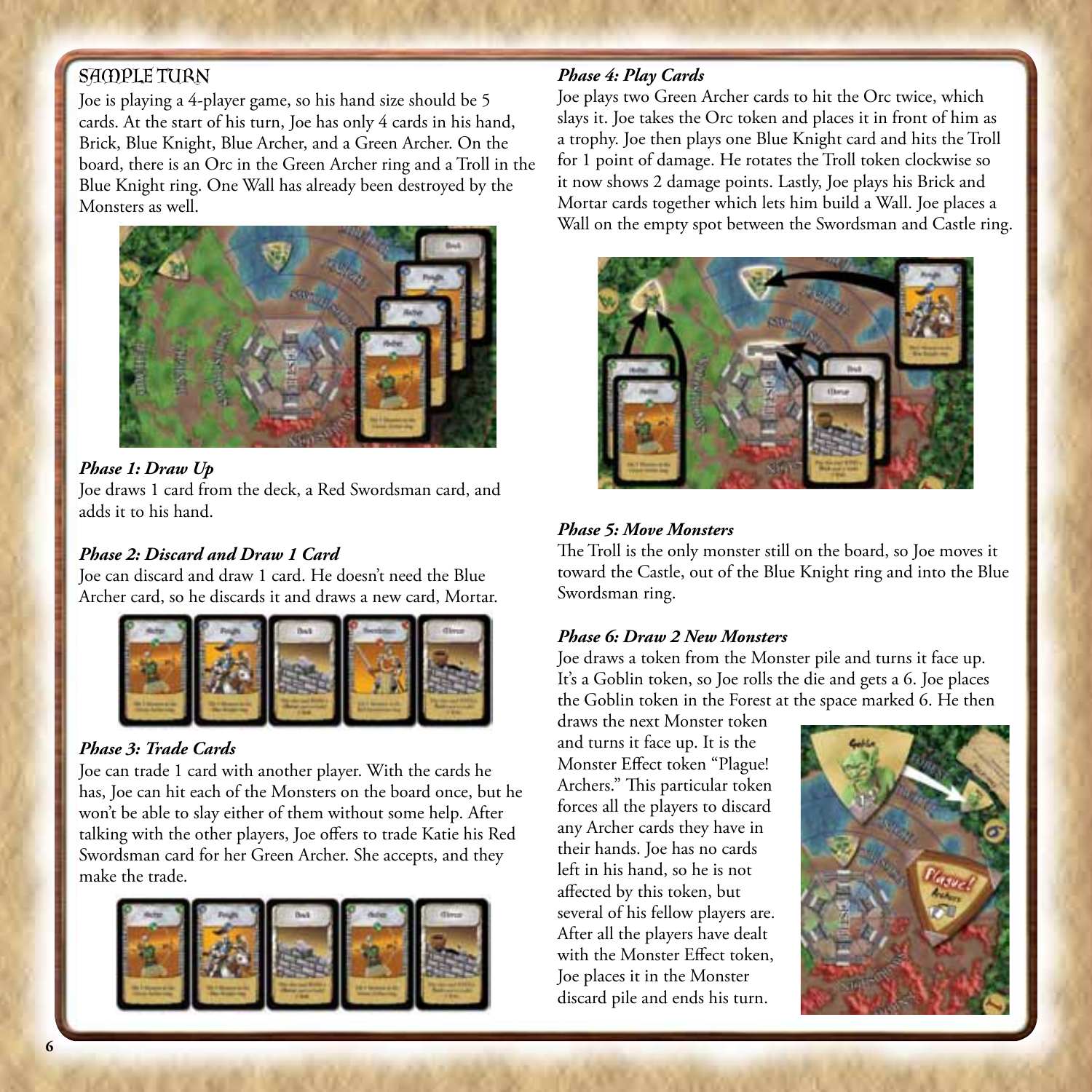# PLAY DETAILS

**At this point in the rules, players have learned enough to start playing. The following section contains details players will need at certain times during the game, but they can reference this section during play for those specific rules.**

# Playing Cards

Attacking Monsters

- **• "Any Color" Archer, Knight,** and **Swordsman** cards can hit Monsters in any color of their respective ring.
- **• Hero** cards can hit Monsters in the Archer, Knight, or Swordsman ring of the color shown on the Hero card.
- • Only **Barbarian, Tar,** and **Drive Him Back!** can affect Monsters once they are in the Castle ring. These cards have a  $\blacksquare$ symbol on them. (See S*laying Monsters* and *Slowing Monsters* below for more information.)

### Slaying Monsters

- **• Barbarian** This savage warrior can slay any Monster anywhere on the board (including the Castle ring) except the Forest.
- **• Nice Shot** This card enhances any regular hit card. Play this card with any card that hits a Monster, and that Monster is slayed.

### Slowing **(Donsters**

**• Tar** This card temporarily stops a Monster in its tracks. Play this card and place the Tar token on any 1 Monster anywhere on the board, including the Forest or the Castle ring. That monster does **not** move during the Move Monsters phase **nor** during the Draw 2 new Monsters phase of the turn. *Even if a new Monster token would cause the Monster to move, it remains where it is.*  On the next player's turn, the Tar token is removed and the Monster is hit, slain, or moved as usual.

**• Fortify Wall** This card reinforces one Wall to make it stronger. Play this card and place a Fortify token on any 1 Wall.

When a Monster attacks that Wall, the Monster is damaged for 1 point as usual,



but the Fortify token is removed instead of the Wall. The Monster stays in the Swordsman ring. If a Giant Boulder hits a Wall that has a Fortify token placed on it, the Giant Boulder stops, the Fortify token is removed, and the Wall remains in play.

- **• Drive Him Back!** Play this card and move 1 Monster all the way back into the Forest, keeping it in the same numbered arc.
- **• Missing** Play this card to avoid drawing any Monsters during the Draw 2 new Monsters phase of the turn. In the Overlord version of the game, this card prevents the Overlord from drawing or playing any Monster tokens.

# Drawing Cards

**• Draw 2 Cards** Play this card to add 2 cards to your hand, even if it exceeds the normal hand size. These cards may be played during the Play Cards phase of the turn in which they were drawn.

**• Scavenge** Play this card and search through the discard pile for any 1 card. Add that card to your hand. That card may be played during the Play Cards phase of the turn in which it was drawn.

# Moving Monsters

## Monsters and Walls

• When a Monster moves from the Swordsman ring and a Wall is present between the Swordsman ring and the Castle ring, the Monster attacks that Wall. The Wall is then removed from the board, and the Monster that attacked the Wall takes 1 point of damage. If the Monster still has points remaining, that Monster stays in the Swordsman ring until the next Move Monsters phase, as shown below.



- If two or more Monsters move from the Swordsman ring to attack a Wall at the same time, the Wall is removed and 1 Monster (players' choice) takes 1 point of damage. The others are unharmed. **All** remaining Monsters stay in the Swordsman ring until the next Move Monsters phase.
- If no Wall is present between the Swordsman ring and the Castle ring, then Monsters pass into the Castle ring with no damage.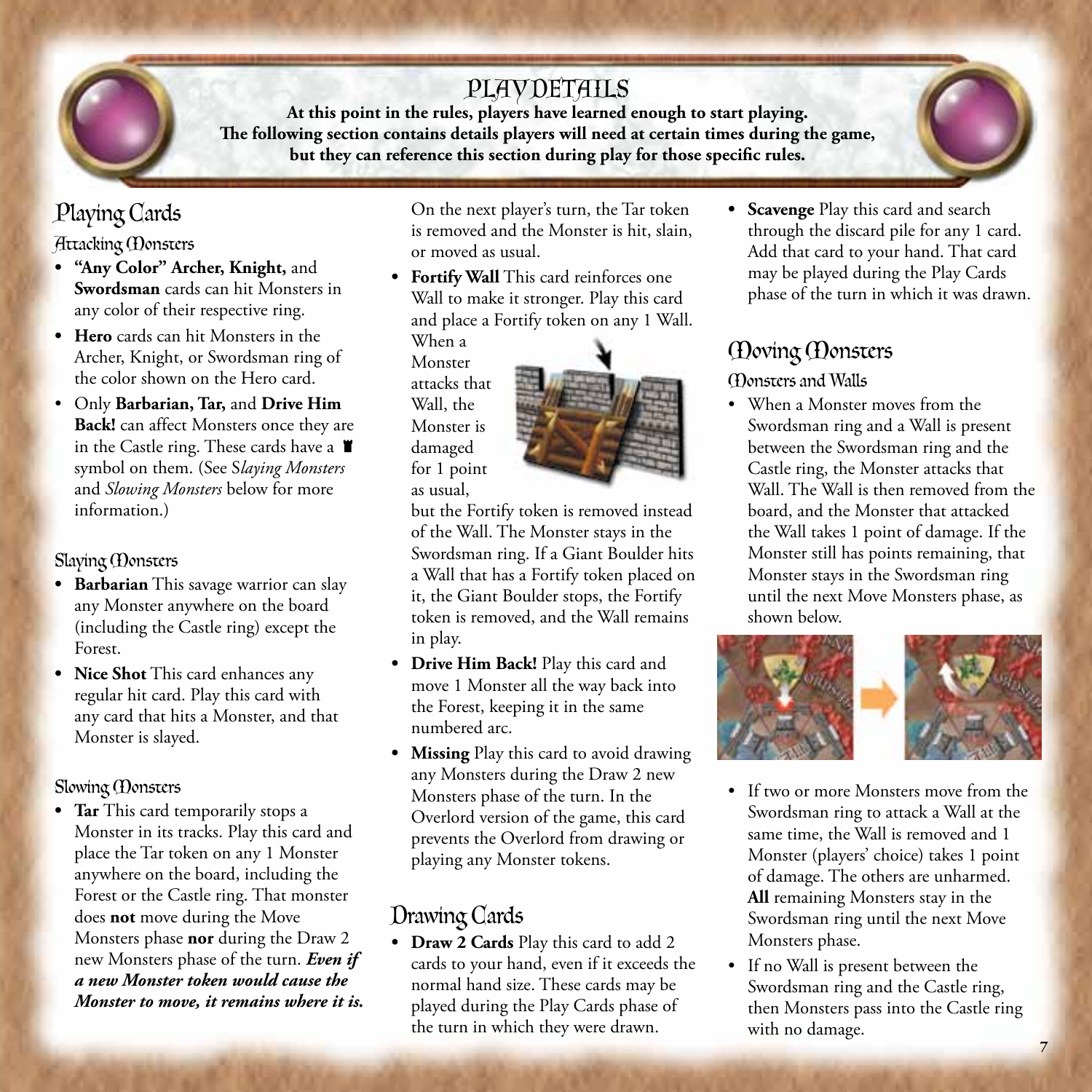Monsters in the Castle ring

• If a Monster moves into the same space in the Castle ring as a Tower, the Tower is removed and the Monster takes 1 point of damage. If the Monster survives, it stays in the space where the Tower was, as shown here.



• Monsters in the Castle ring are not affected by Walls. On the next Move Monsters phase, that Monster will move clockwise to the next Castle ring space.



• This movement will continue on each turn until that Monster loses its last point or the last Tower is destroyed. Towers that are destroyed can't be rebuilt. If all 6 are destroyed, the players lose the game—so make sure to defend the Towers!

- Once a Monster is in the Castle ring, it can only be affected by Castle cards that have the  $\blacksquare$  symbol on them.
- If two or more Monsters move at the same time into the same space as a

Tower, the Tower is removed and 1 Monster (players' choice) takes 1 point of damage. The others are unharmed. All the Monsters stay in the space where the Tower was.



**Goblin King This royal Monster** arrives with loyal subjects at his side. Roll the die, and place the Goblin King in the Forest. Then draw and resolve 3 more Monster tokens.

# Drawing New Monsters

### Special Monster Tokens

In addition to the regular Monsters, there are many Special Monster tokens that have additional abilities.

#### **Boss Monsters** These Monsters attack

the Castle as usual, but they also have a special effect that occurs when they are drawn. Boss Monsters can be identified by the gold background of their damage points.



**• Orc Warlord** This fierce warrior leads his troops into battle. Roll the die, and place the Orc Warlord in the Forest. Then move all the Monsters, including the Orc Warlord, **in the same color** as the Orc Warlord 1 ring closer to the Castle or 1 space clockwise if they are in the Castle ring.

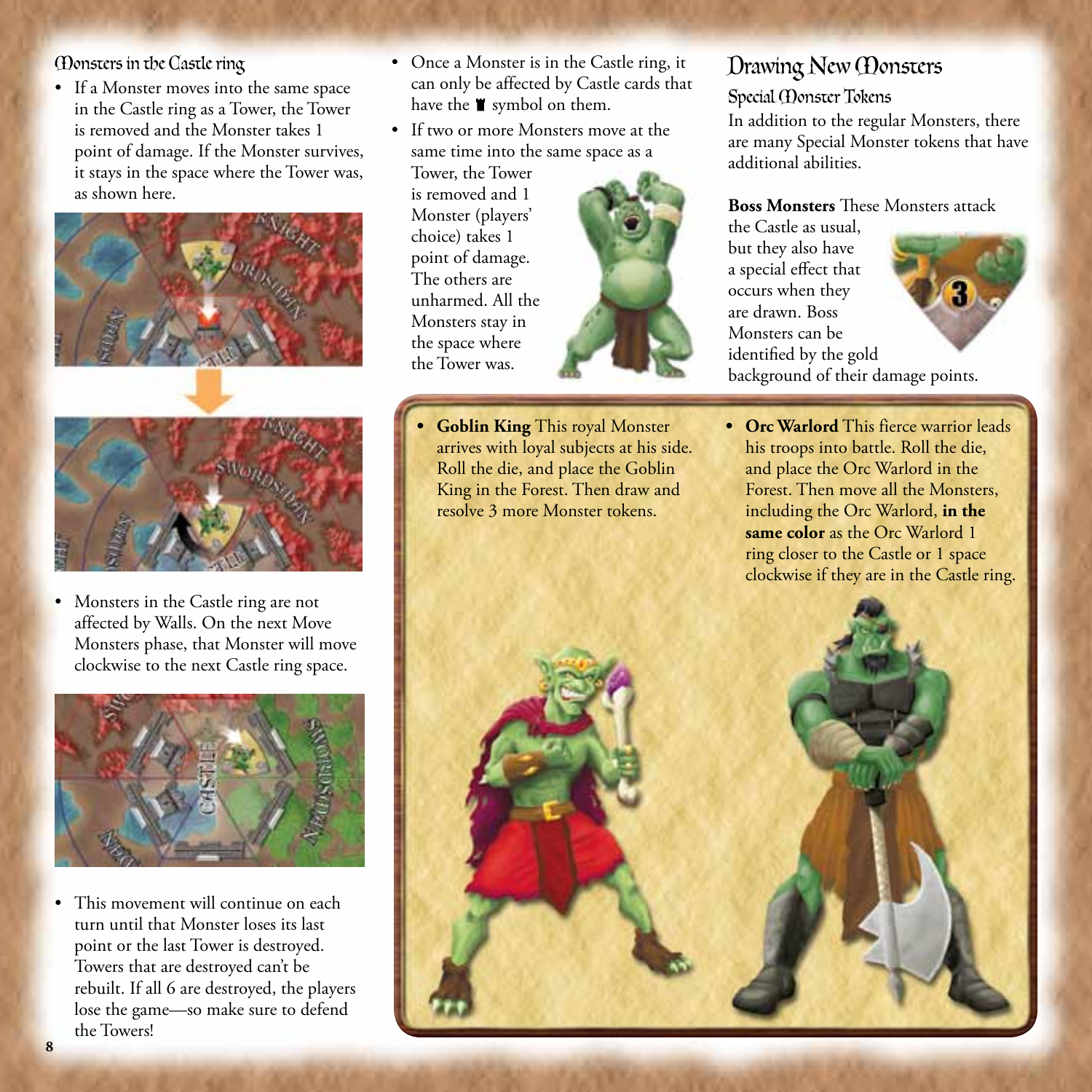- **Troll Mage** This giant emboldens all Monsters to press the attack. Roll the die, and place the Troll Mage in the Forest. Then move **all Monsters on the board**, including the Troll Mage, 1 ring closer to the Castle or 1 space clockwise if they are in the Castle ring.
- **• Healer** His mysterious potion rejuvenates his allies. Roll the die, and place the Healer in the Forest. All Monsters on the board regain 1 point of damage. If a Monster is already at its full health, nothing happens.



**Monster Effects** These tokens are **not**  placed on the board but instead affect the players or the Monsters in different ways and are then placed in the Monster discard pile. These tokens have small symbols on them to help explain their effect.

**• Blue Monsters Move 1** All Monsters in the Blue arc move 1 ring closer to the Castle.



**• Red Monsters Move 1** All Monsters in the Red arc move 1 ring closer to the Castle.



**NOTE**: If the Monsters are in the Castle ring, they move 1 space clockwise. Remember, the Forest and Castle rings are included in the colored arcs.

**• Monsters Move Clockwise**  All Monsters move 1 space clockwise but stay in the same ring. This includes Monsters in the Castle and Forest rings.



- **• Monsters Move Counter-Clockwise** All Monsters move 1 space counter-clockwise but stay in the same ring. This includes Monsters in the Castle and Forest rings.
- **• Plague! Archers** All Players must discard all the Archer cards in their hands.
- **• Plague! Knights** All Players must discard all the Knight cards in their hands.
- **• Plague! Swordsmen** All Players must discard all the Swordsman cards in their hands.



- **• All Players Discard 1 Card** Each player must choose 1 card from his or her hand and discard it. If a player doesn't have any cards, that player takes no action.
- **• Draw 3 Monster Tokens** Draw and resolve 3 additional Monster tokens.
- **• Draw 4 Monster Tokens** Draw and resolve 4 additional Monster tokens.



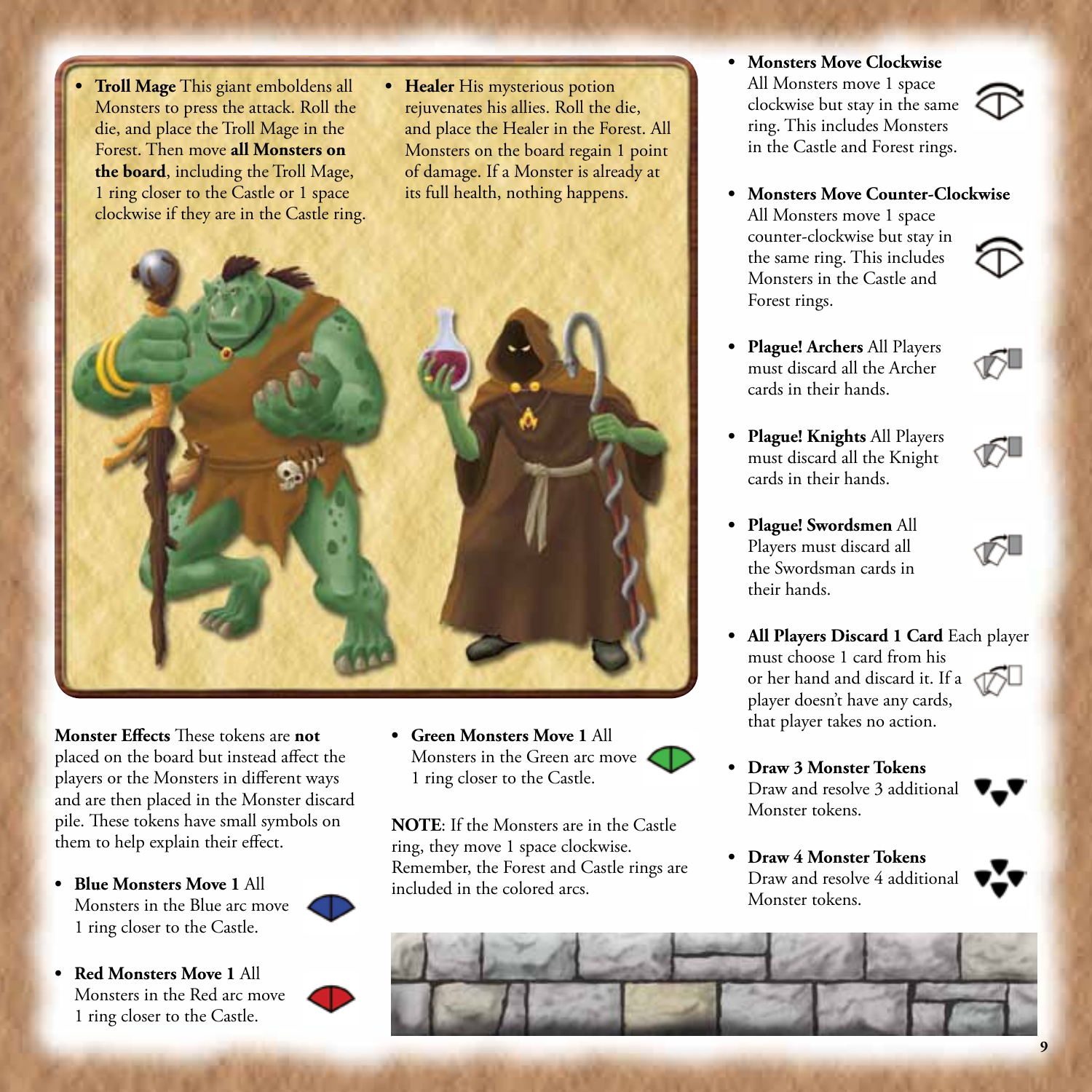Giant Boulder The Monsters have pushed a Giant Boulder from the forest, and it's rolling right toward the Castle! In their eagerness to attack, however, they may not have noticed that some of their friends might be in the way. Or maybe they just don't care. Giant Boulders **immediately** roll all the way across the board, destroying **everything** in their path **until they hit and destroy a Wall, Tower, or Fortify token.** Giant Boulders are the only way Monsters can be damaged while in the Forest ring.

- Roll the die to determine which arc the Boulder starts in. All Monsters in that numbered arc are destroyed, including any in the Forest ring. These Monsters are NOT kept as trophies; they are placed in the Monster discard pile.
- The Boulder stops rolling **only** when it hits and destroys a Wall, Tower, or Fortify token. This may mean the Boulder continues rolling through the Castle ring and into the opposite arc.
- • If no Wall or Tower is present in that arc, the Boulder continues into the Forest, destroying any Monsters in its path.

#### **Here are a series of scenarios to show how a Giant Boulder behaves.**

**Scenario 1**  Boulder destroys Wall in original arc and stops.





**Scenario 2**  Boulder destroys Tower in original arc and stops. (no Wall present in originating arc)

**Scenario 3**  Boulder destroys Tower in opposite arc from original arc and stops. (no Wall or Tower present in originating arc)



**Scenario 4**  Boulder destroys Wall in opposite arc from original arc and stops. (no Wall or Tower present in originating arc and no Tower present in opposite arc)



**Scenario 5** Boulder rolls all the way across the board. (no Walls or Towers present in originating or opposite arc)



# GAME VARIATIONS

# Co-op

In the Co-op version of Castle Panic, players still work together to defend the Castle. They will all either win or lose as a team, but there is no Master Slayer.

The rules are the same as the Standard game except players do not keep trophies of Monsters they have slayed. Instead, all slayed Monsters are placed into the Monster discard pile.

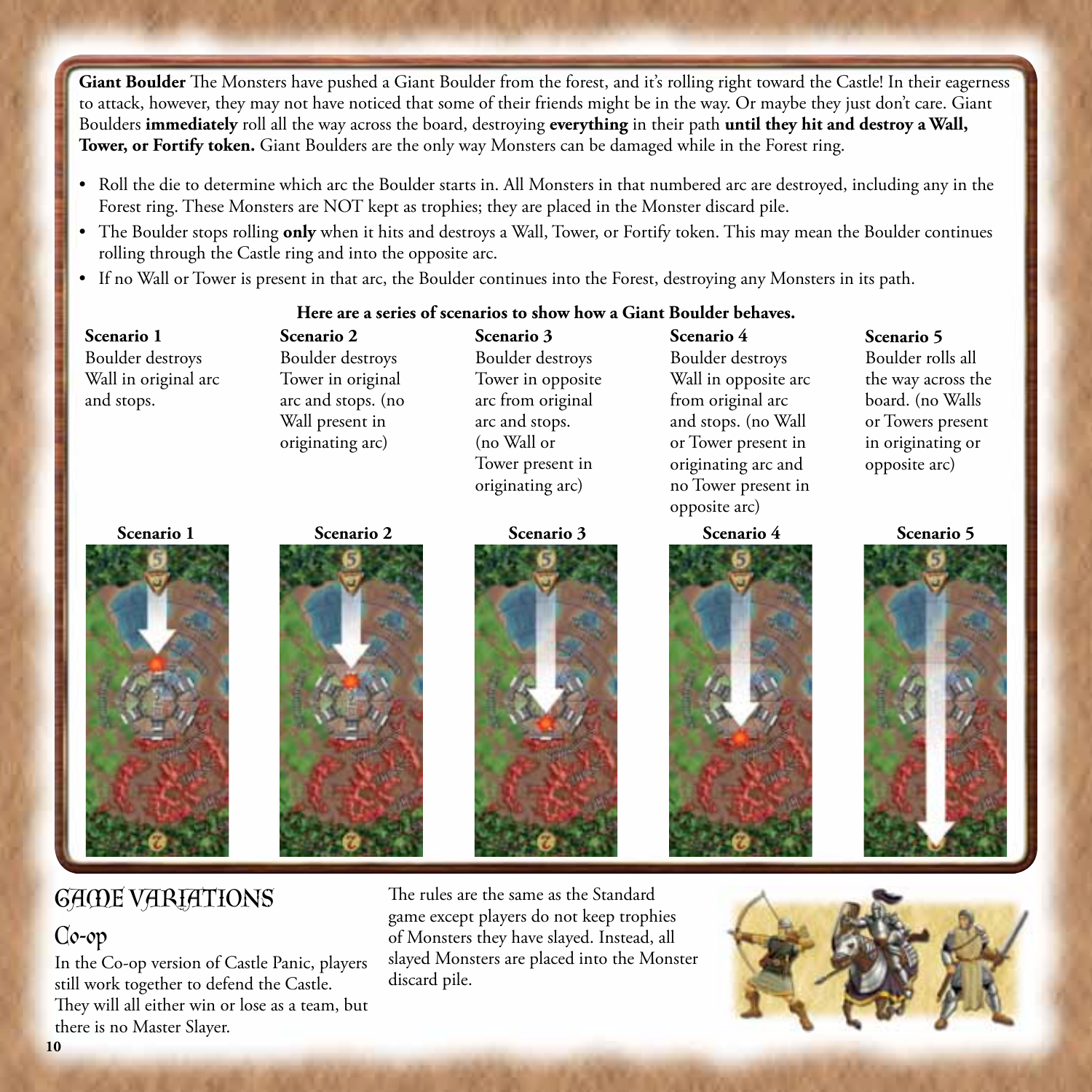## Overlord

In this version of the game, one player becomes the Overlord and takes command of the Monsters while the other players work together to defend the Castle.

Choose a player to become the Overlord. Setup is the same as the Standard game except the Overlord player does not receive any cards since he or she will be working against the Castle players. Instead he or she draws a hand of 3 Monster tokens and keeps them hidden from the Castle players.

The Overlord player's turn consists of these 3 steps in this order.

#### **1. Move Monsters**

- **2. Draw up to a hand of 3 Monster tokens**
- **3. Play Monster tokens**

The Overlord takes his or her turn at the end of each Castle player's turn, replacing phases 5 and 6 of that Castle player's turn. After a Castle player has played their cards in phase 4, that Castle player's turn ends. The Overlord player's turn now begins. The Overlord moves the monsters on the board and then draws Monster tokens until he or she has 3 in his or her hand. Now, the Overlord can play Monster tokens in one of two ways.

1. Choose 1 Monster from their hand and place it in any arc of the Forest ring he or she chooses.

#### **OR**

2. Choose 2 Monsters, 2 Monster Effects tokens, or 1 of each from his or her hand. Roll the die for each Monster, placing them in the numbered arc of the Forest ring that matches the number rolled, and resolve the Monster Effects tokens as usual.

- The Overlord can play up to 2 tokens normally, but he or she does not have to play any tokens if he or she chooses not to.
- The Overlord cannot choose which arc Giant Boulders start in. He or she must roll the die as usual.
- • When the Overlord plays either the **Draw 3 Monster tokens** or **Draw 4 Monster tokens** token, he or she draws that number of tokens and adds them to his or her hand. The Overlord can then play that same number of tokens, but they do **NOT** need to be the same tokens that were just drawn. This is the only way the Overlord can play more than the usual 2 tokens on his or her turn. Any Monsters that are placed at this time **MUST** be placed randomly by rolling the die. The Overlord cannot choose their starting place.
- • The Castle card **Missing** prevents the Overlord from drawing or playing any Monster tokens, but any Monsters on the board are still moved.

## Solitaire Game

Castle Panic can even be played as a solo game by just one player. All the standard rules apply to the solitaire version with the exception that the player deals a hand of 6 cards and may Discard and Draw 2 cards instead of just 1. Be prepared for a challenging game!

## Optional Rules:

After playing the standard game, players may want to include some of these optional rules to change the game.

## Less Panic

For an easier game, try playing with some of these rules:

*Easier Battles* For younger players, or for a quicker game, try removing the following Monster tokens from the game:

> Draw 4 Monsters Orc Warlord Troll Mage Plague! Swordsmen Plague! Knights 1 Green Monsters Move 1 Red Monsters Move 1 Blue Monsters Move 3 Giant Boulders

*All for One!* Play 1 Archer, Knight, and Swordsman card of the same color to slay 1 Monster anywhere in that colored arc (except the Forest or Castle ring) instead of merely hitting it.

*Heroic Powers* Hero cards can now hit 1 Monster in the Castle ring of their color as well as the Archer, Knight, and Swordsman rings for 1 point of damage.

## More Panic

So, players think the game's too easy? Try playing with some of these rules for more of a challenge:

*A Man's Home Is His Castle* At the start of the game, each player chooses 1 Tower as his or her own. Play continues as normal, but if a player's Tower is destroyed, that player is out of the game.

*Dwindling Resources* Each time the Castle Deck is shuffled, remove 1 Brick and 1 Mortar card and discard them from the game.

*Under Construction* Set up the game as usual, but do not put any Walls on the board. Players start the game with no Walls in play. Better get busy building . . .